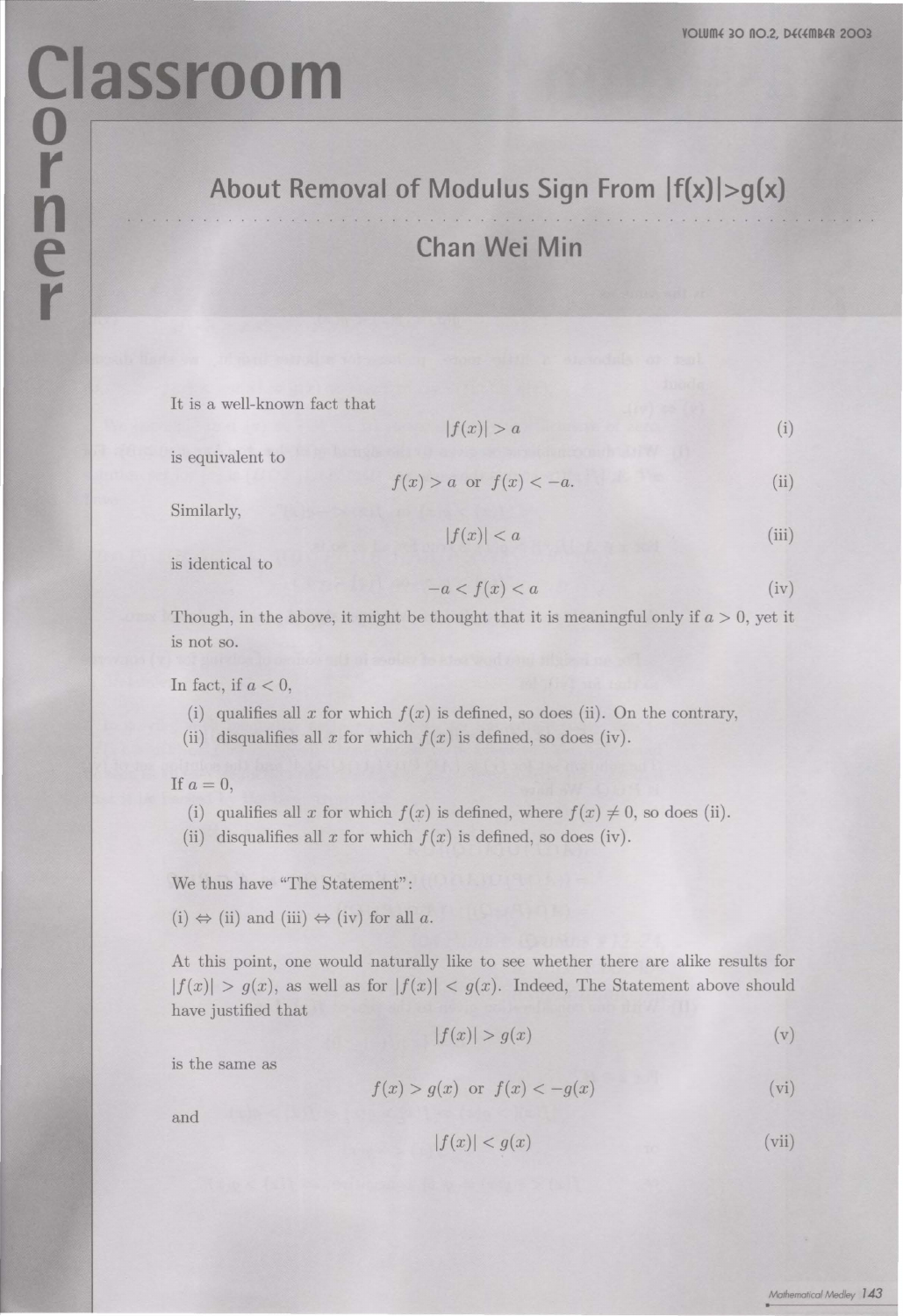**0** 

**r** 

**n** 

**e** 

**r** 

**Classroom** 

is the same as

$$
-g(x) < f(x) < g(x). \tag{viii}
$$

Just to elaborate a little more, perhaps for a better insight, we shall discuss about

 $(v) \Leftrightarrow (vi).$ 

(I) With due consideration given to the sign of  $g(x)$ , let  $A = \{x : g(x) \ge 0\}$ . For  $x \in A$ ,  $|f(x)| > g(x)$  is the same as

 $f(x) > g(x)$  or  $f(x) < -g(x)$ ".

For  $x \notin A$ ,  $|f(x)| > g(x)$  is true for all x, so is

 $f'(x) > g(x)$  or  $f(x) < -g(x)$ ".

We conclude that  $(v) \Leftrightarrow (vi)$  for whatever sign of  $g(x)$  inclusive of zero.

For an insight into how sets of values in the course of solving for  $(v)$  converge to that for (vi), let

$$
P = \{x : f(x) > g(x)\}, \qquad Q = \{x : -f(x) > g(x)\}.
$$

The solution set for (v) is  $(A \cap P) \cup (A \cap Q) \cup A'$  and the solution set of (vi) is  $P\cup Q$ . We have

$$
((A \cap P) \cup (A \cap Q)) \cup A'
$$
  
= ((A \cap P) \cup (A \cap Q)) \cup (A' \cap (P \cup Q)) as A' \subset P \cup Q  
= (A \cap (P \cup Q)) \cup (A' \cap (P \cup Q))  
= P \cup Q.

(II) With due consideration given to the sign of  $f(x)$ . Let

$$
B = \{x : f(x) \ge 0\}.
$$

For  $x \in B$ ,

$$
|f(x)| > g(x) \Leftrightarrow f(x) > g(x) \Leftrightarrow f(x) > g(x)
$$

or  $f(x) < -q(x)$ 

as  $f(x) < -g(x) \Rightarrow g(x)$  is negative  $\Rightarrow f(x) > g(x)$ .